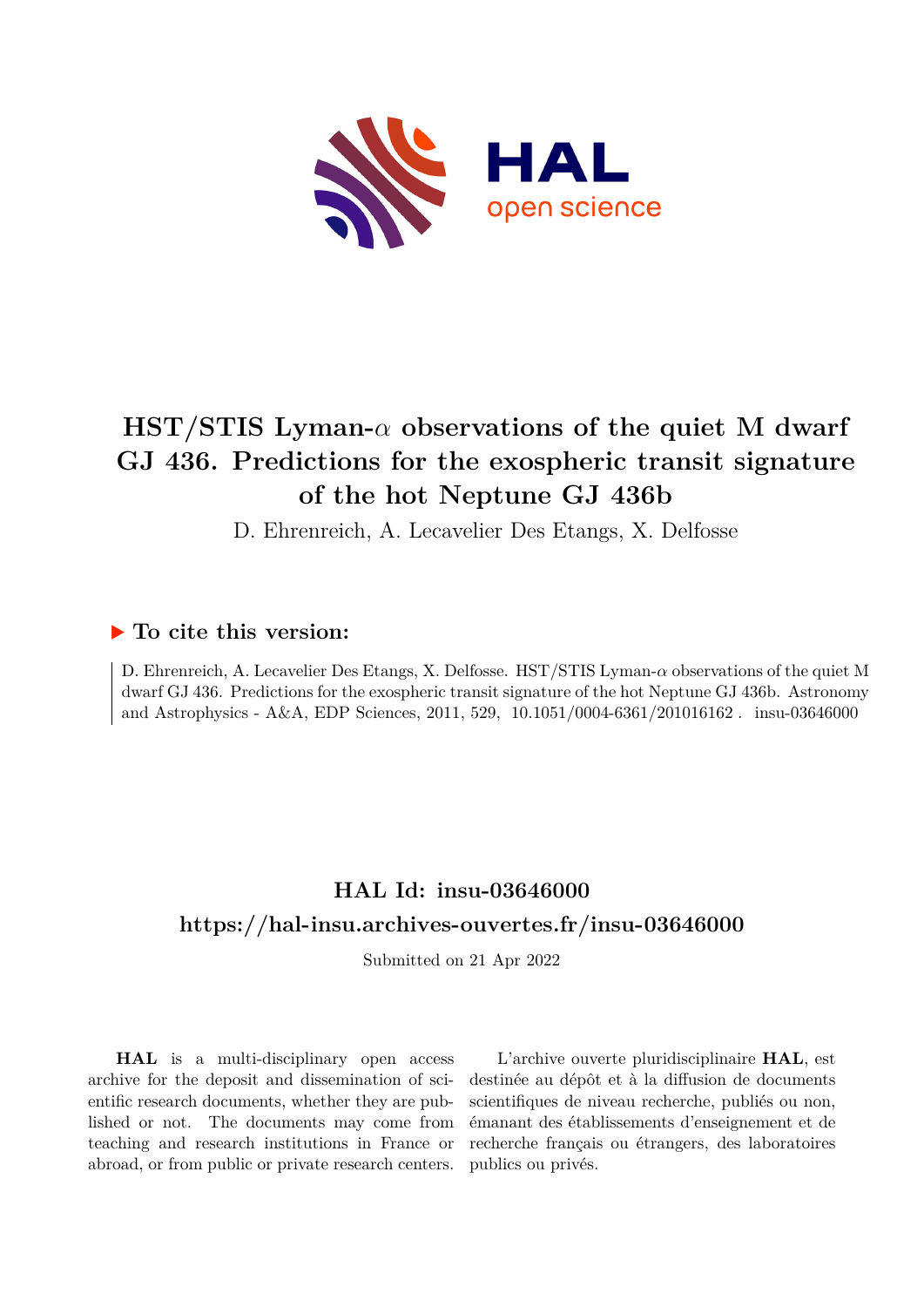# **HST/STIS Lyman-**α **observations of the quiet M dwarf GJ 436**

# **Predictions for the exospheric transit signature of the hot Neptune GJ 436b**

D. Ehrenreich<sup>1</sup>, A. Lecavelier des Etangs<sup>2</sup>, and X. Delfosse<sup>1</sup>

<sup>1</sup> Institut de planétologie et d'astrophysique de Grenoble (IPAG), Université Joseph Fourier-Grenoble 1, CNRS (UMR 5274), BP 53, 38041 Grenoble Cedex 9, France

e-mail: david.ehrenreich@obs.ujf-grenoble.fr

<sup>2</sup> Institut d'astrophysique de Paris, Université Pierre et Marie Curie, CNRS (UMR 7095), 98bis boulevard Arago, 75014 Paris, France

Received 17 November 2010 / Accepted 4 February 2011

#### **ABSTRACT**

Lyman- $\alpha$  (Ly $\alpha$ ) emission of neutral hydrogen ( $\lambda$ 1215.67 Å) is the main contributor to the ultraviolet flux of low-mass stars such as M dwarfs. It is also the main light source used in studies of the evaporating upper atmospheres of transiting extrasolar planets with ultraviolet transmission spectroscopy. However, there are very few observations of the  $\dot{L}y\alpha$  emissions of quiet M dwarfs, and none exist for those hosting exoplanets. Here, we present Lyα observations of the hot-Neptune host star GJ 436 with the *Hubble* Space Telescope Imaging Spectrograph (HST/STIS). We detect bright emission in the first resolved and high quality spectrum of a quiet M dwarf at Lya. Using an energy diagram for exoplanets and an *N*-body particle simulation, this detection enables the possible exospheric signature of the hot Neptune to be estimated as a <sup>∼</sup>11% absorption in the Lyα stellar emission, for a typical mass-loss rate of 10<sup>10</sup> g s<sup>-1</sup>. The atmosphere of the planet GJ 436b is found to be stable to evaporation, and should be readily observable with HST. We also derive a correlation between X-ray and  $Ly\alpha$  emissions for M dwarfs. This correlation will be useful for predicting the evaporation signatures of planets transiting other quiet M dwarfs.

**Key words.** ultraviolet: planetary systems – planets and satellites: individual: GJ 436b – planets and satellites: atmospheres – stars: low-mass – stars: activity – techniques: spectroscopic

# **1. Introduction**

Planetary transits provide golden opportunities to probe the atmospheres of extrasolar planets. The atmospheric signals detected by this method in the visible (e.g., Charbonneau et al. 2002) are usually tenuous, while the infrared detections of atmospheric signatures remain disputed (e.g., Gibson et al. 2011). In the ultraviolet (UV), planetary transits of the hot giant planet HD 209458b are detected from conspicuous spectroscopic signatures, which are seen as absorption in the emission lines originating from the stellar chromosphere and transition region between the chromosphere and the corona (see Ehrenreich 2010, for a review). The strongest signature is a  $(15 \pm 4)\%$  absorption in the resolved stellar Lyman- $\alpha$  (Ly $\alpha$ ) emission line of neutral atomic hydrogen (H i) detected in medium-resolution spectra taken with the Space Telescope Imaging Spectrograph (STIS) on the *Hubble* Space Telescope (HST) (Vidal-Madjar et al. 2003; see also Ehrenreich et al. 2008). Linsky et al. (2010) present new observations with the Cosmic Origins Spectrograph (COS) on HST. They report a  $(7.8 \pm 1.3)\%$  absorption in the C<sub>II</sub> line, confirming the previous result of Vidal-Madjar et al. (2004).

These distinctive UV signatures, compared to those for the visible transit of the whole planet (1.6%; Charbonneau et al. 2000; Henry et al. 2000), require the presence of an extended H<sub>I</sub> upper atmosphere, or exosphere, to the planet. This envelope must be evaporating because (i) it must fill the planetary

Roche lobe to account for the size of the absorption; and (ii) the H i atoms must be accelerated by the stellar radiation pressure beyond the escape velocity of the planet to account for the absorption in the wings of the  $Ly\alpha$  line (Vidal-Madjar et al. 2003). The presence of elements heavier than hydrogen (C, O, Si) at high altitudes requires an hydrodynamic escape (or blow-off) of the upper atmosphere, with the flow of escaping H<sub>I</sub> carrying heavier species up to the Roche limit (Vidal-Madjar et al. 2004; Linsky et al. 2010), where they are swept away by radiation pressure (Lecavelier des Etangs et al. 2008).

New cases of atmospheric escape have been recently reported for two hot jupiters. Lecavelier des Etangs et al. (2010) used HST/ACS to detect the H<sub>I</sub> exosphere of HD 189733b at Ly $\alpha$ . Fossati et al. (2010) observed the highly irradiated planet host star WASP-12 with HST/COS. They interpret the tentative detection of extra absorption in the metal lines of the star WASP-12 during the transit as signs of mass loss. Thus, atmospheric evaporation could be a common phenonemon among close-in planets.

These results have inspired a comprehensive modelling effort (e.g., García-Muñoz 2007) suggesting that the upper atmospheres of close-in giant planets must be heated by the stellar Xrays, and both extreme and far UV (Cecchi-Pestellini et al. 2009) to about 10 000 K. This temperature has been inferred in the thermosphere of HD 209458b from the detection of excited hydrogen atoms (Ballester et al. 2007). The typical atmospheric massloss rate *in* derived from models is between  $10^{10}$  and  $10^{11}$  g s<sup>-1</sup>. In this case, evaporation should not severely impact the stability of giant planets' atmospheres. On the other hand, it might be

<sup>\*</sup> Based on observations made with the Space Telescope Imaging Spectrograph on board the *Hubble* Space Telescope (Cycle 17 program GO/DD 11817).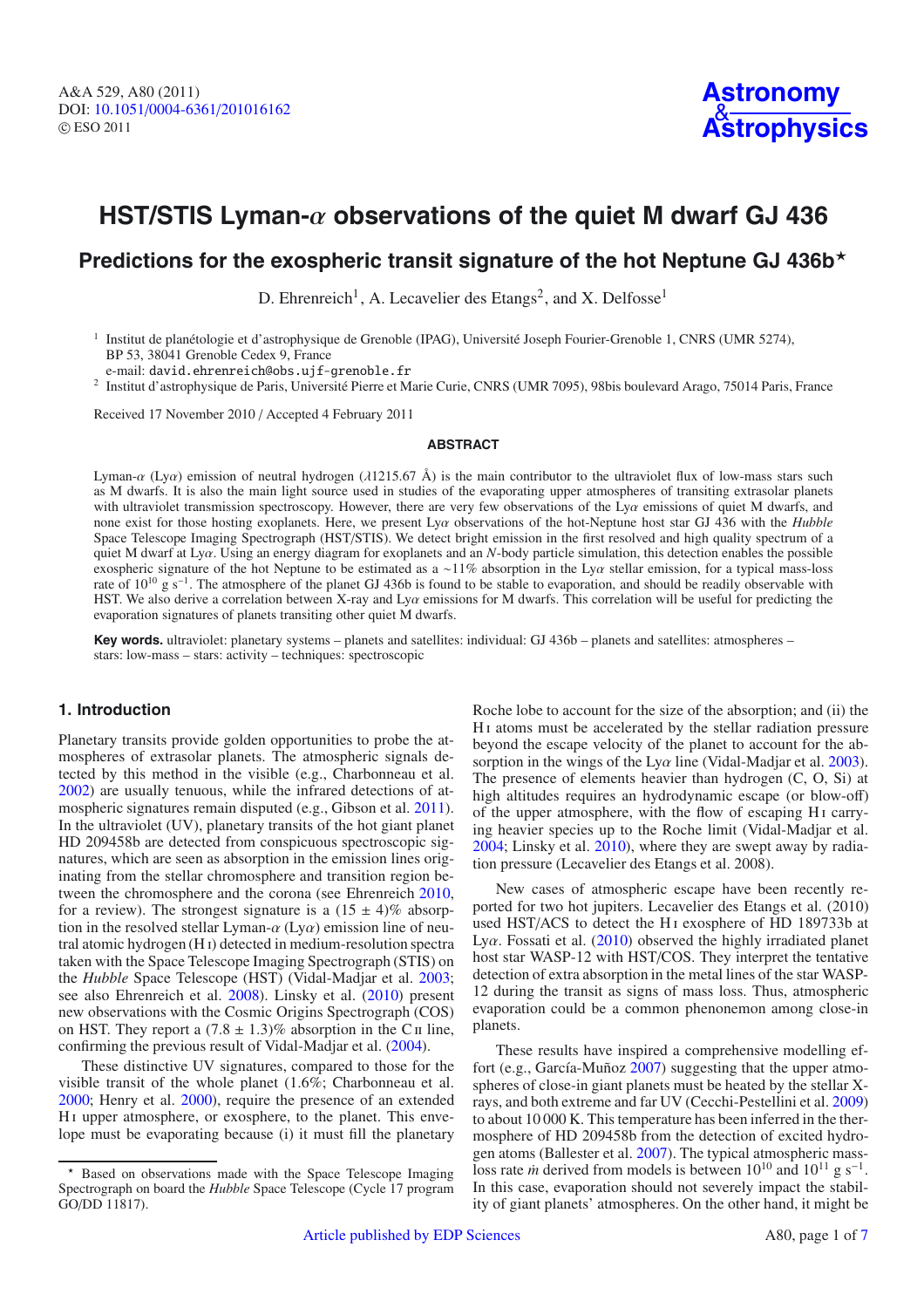more important for lower-mass planets such as hot Neptunes and super-earths, if their mass-loss rates are of the same order as for more massive planets.

In this article, we evaluate whether mass loss from a hot Neptune such as GJ 436b could be detected with current instrumentation, and what its UV transit signature could be. GJ 436b is the first transiting Neptune-mass planet discovered (Butler et al. 2004). It orbits a close-by (10.2 pc) M2.5v dwarf with  $V = 10.68$ , and triggered unprecedented interest when Gillon et al. (2007a) detected a photometric transit of the planet, inferring a true mass of 23.17  $M_{\oplus}$  and a radius of 4.22  $R_{\oplus}$ , which are similar to those of either Uranus or Neptune. (The planet properties, taken from Torres 2007, are summarized in Table 1 along with some stellar parameters.) However, GJ 436b differs significantly from the Solar System ice giants because of its moderately eccentric orbit with a semi-major axis of 0.029 astronomical unit (AU). At this distance from its  $0.026$ - $L_{\odot}$  parent star, the planet indeed receives ∼30 000 times more flux than Neptune receives from the Sun, and has a blackbody brightness temperature of  $T_B = 717 \pm 35$  K (Demory et al. 2007). Using the *Spitzer* Space Telescope, Gillon et al. (2007b) inferred a planet mean density of ∼1.7 g cm−3, too weak to be that of a body composed exclusively of water ice, so that GJ 436b must possess a hydrogen/helium envelope that would account for ∼10% to 20% of the planet's mass (Fortney et al. 2007; Figueira et al. 2009). The detection of this envelope with transmission spectroscopy could validate the internal structure models predicting its presence.

To assess this possiblity, it is necessary to derived both the stellar  $Ly\alpha$  emission line profile and brightness. We present in Sect. 2 the observations that allowed us to calculate the stellar emission as seen from Earth. We had to correct for the interstellar medium (ISM) absorption before estimating the intrinsic stellar  $Ly\alpha$  brightness: this analysis is presented in Sect. 3. In Sect. 4, we estimate a range of plausible mass-loss rates in GJ 436b's upper atmosphere. This range serves as an input to an atmospheric escape model used to estimate the transit signature of the evaporating hydrogen envelope of the planet in the UV (Sect. 5). To our knowledge, these observations are the first resolved accurate measurement of a quiet M dwarf's Ly $\alpha$  emission. Hence, we discuss in Sect. 6 how they compare to archival Ly $\alpha$  observations of active M dwarfs.

# **2. Observations and data reduction**

We obtained HST time (GO/DD#11817) to precisely estimate the Ly $\alpha$  emission of the M dwarf GJ 436. The data were recorded on 2010 January 6 with the STIS instrument (Woodgate et al. 1997). The observation consists of one 1762-s exposure on the Far Ultraviolet Multi-Anode Microchannel Array detector (FUV-MAMA). The STIS/FUV-MAMA is a solar-blind cesium iodide (CsI) detector with a  $25'' \times 25''$  field of view (∼0'.'025 pixel<sup>-1</sup>), operating from 1150 to 1700 Å. The light was<br>diffracted using the long slit of size 52'' × 0''1 and the first-order diffracted using the long slit of size  $52'' \times 0''$  and the first-order<br>grating G140M. This grating was tilted to ensure a central wavegrating G140M. This grating was tilted to ensure a central wavelength of 1222 Å. In this configuration, our data have a spectral coverage of 1194–1249 Å with a medium resolution of ∼10 000 (30 km s<sup>-1</sup>) and a throughput of between ~1.2% and 2% (see Proffitt et al. 2010). The data were recorded in time-tag mode, and treated with the version 2.27 of CALSTIS, the STIS data pipeline. CALSTIS performs all the standard data reduction tasks (such as bias and dark subtraction, flat fielding, and wavelength and flux calibrations; see Dressel et al. 2007, for more details).



**[Fig. 1.](http://dexter.edpsciences.org/applet.php?DOI=10.1051/0004-6361/201016162&pdf_id=1)** Two-dimensional spectral image of GJ 436. The light is dispersed along the *x*-axis (roughly). The stellar  $Ly\alpha$  emission is seen on both sides of the geocoronal emission, which impacts the detector across the whole  $y$ -axis.



**[Fig. 2.](http://dexter.edpsciences.org/applet.php?DOI=10.1051/0004-6361/201016162&pdf_id=2)** The reduced and calibrated STIS/G140M spectrum of GJ 436 in January 2010.

For spectroscopy, the pipeline end-products for a single exposure are the two-dimensional spectral image and the one-dimensional spectrum.

Figure 1 shows the geometrically rectified, wavelength-, and flux-calibrated 2D spectral image (X2D). The spectral dispersion is along the *x*-axis. In this image, the stellar  $Ly\alpha$  emission appears on both sides of the prominent geocoronal emission, which is imaged across the whole detector  $y$ -axis. This terrestrial air glow seriously degrades the quality of spectroscopic observations at  $Ly\alpha$ ; however its rather narrow extent along the dispersion  $(x)$ -)axis and its large spatial extent  $(y)$ -axis enable us to perform an efficient correction. This task is handled by the pipeline subroutine called BACKCORR, which performs the 1D spectral background subtraction. The background is determined along a five-pixel-wide region located  $\pm 300$  pixels away from the centre of the spectral extraction region. The 1D extracted background is then fitted by a *n*th degree polynomial, which replaces the background *except* in the regions surrounding the Ly $\alpha$  line (Dressel et al. 2007). The resulting calibrated 1D spectrum of GJ 436 (X1D) is shown in Fig. 2.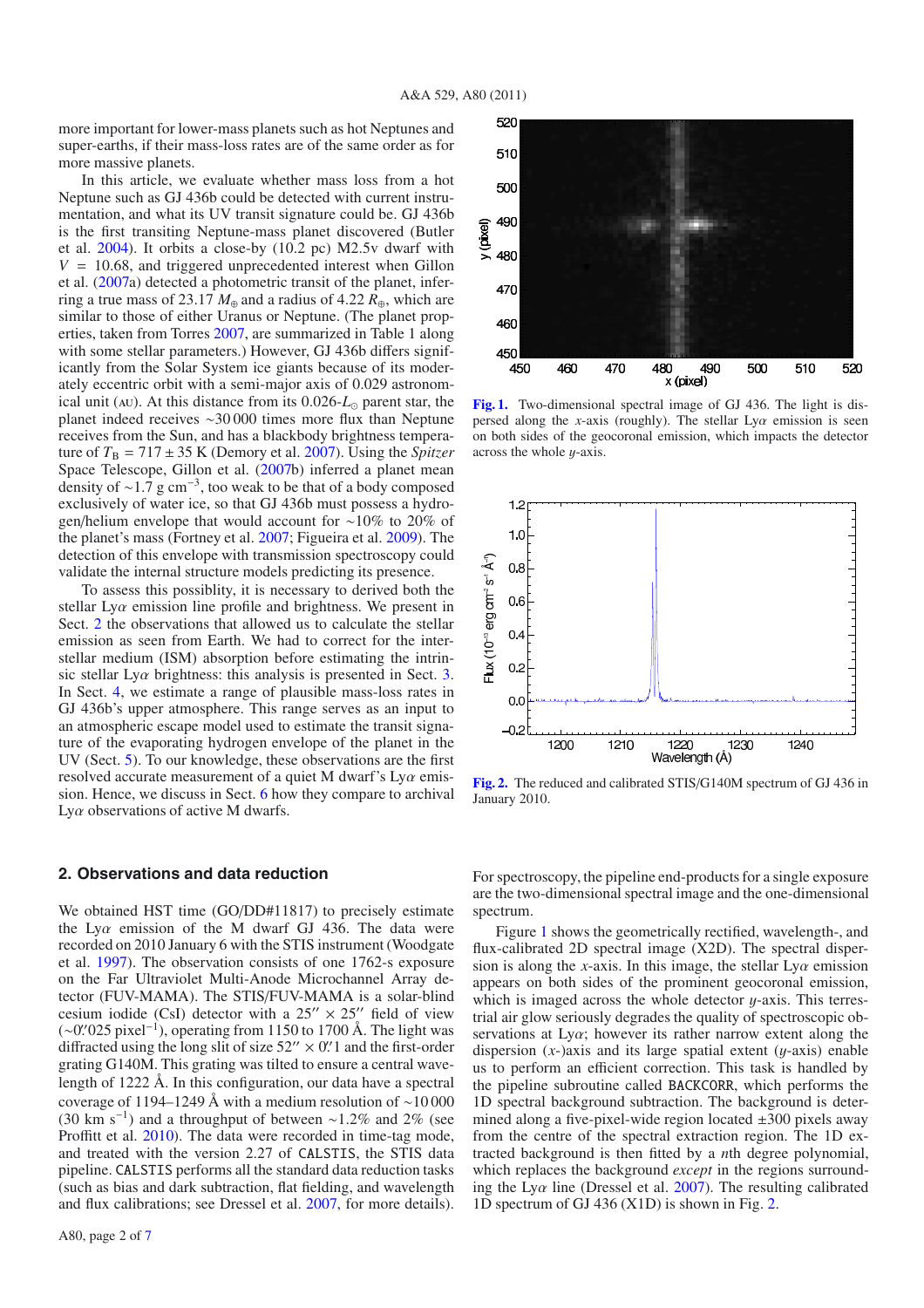

**[Fig. 3.](http://dexter.edpsciences.org/applet.php?DOI=10.1051/0004-6361/201016162&pdf_id=3)** Zoom on the Ly $\alpha$  line of GJ 436 measured with STIS/G140M with error bars from the STIS pipeline (blue curve). The STIS spectrum of HD 209458 obtained by Vidal-Madjar et al. (2003) is shown for comparison (grey curve). As seen from Earth, the nearby M dwarf clearly shows a more intense stellar emission and a narrower ISM absorption. The location of the air glow (subtracted here) is indicated by green hatches.

### **3. Lyman-**α **emission of GJ 436**

#### 3.1. Observed flux at Earth

Figure 3 shows a zoomed region of the recorded spectrum around the  $Ly\alpha$  line. The error bar for each spectral bin is estimated by CALSTIS, which basically propagates the statistical noise  $\sqrt{(Ng)/g}$  in each pixel of the raw data, where *N* is the number of data events (counts) and *a* is the gain (equal to 1 phonumber of data events (counts) and  $q$  is the gain (equal to 1 photon count−<sup>1</sup> for MAMA observations).

The total flux of the line seen by HST, integrated from 1 214.40 to 1215.58 Å and from 1215.75 to 1 217.00 Å in order to avoid any residuals from the air glow subtraction at the centre of the line, is  $(5.490 \pm 0.184) \times 10^{-14}$  erg s<sup>-1</sup> cm<sup>-2</sup>. We note that, as seen from the Earth, the  $Ly\alpha$  flux of GJ 436 is higher than that of HD 209458b: the stellar emission from the latter star is also reproduced in Fig. 3 for comparison.

The observed shape of the line is a characteristic double peak resulting from the addition of several profiles, as shown in Fig. 4. As for the Sun (Woods et al. 2005), the core of the intrinsic stellar  $Ly\alpha$  line is an emission feature originating in the transition region, where the temperature increases quickly between the chromosphere and the corona. The wings of the  $Ly\alpha$  line originate in a deeper chromospheric region. The emission can be either single-peaked or double-peaked, with a central dip due to the high opacity of the abundant hydrogen atoms. As seen from the Solar System, the central part of the line is strongly absorbed by the ISM from 1215.58 to 1215.75 Å. The ISM absorption can indeed be Doppler-shifted relative to the line centre by several kilometers per second. The ISM absorption is the combination of absorption by neutral hydrogen (H<sub>1</sub>) and deuterium  $(D I)$ . Deuterium produces narrow absorption at 1215.3 Å, which is blue-shifted by  $\sim$ 0.3 Å from the H<sub>I</sub> absorption line. The observed  $Ly\alpha$  profile is therefore caused by the stellar emission line being absorbed by the ISM and subsequently convolved with the instrumental line spread function (Fig. 4).



**[Fig. 4.](http://dexter.edpsciences.org/applet.php?DOI=10.1051/0004-6361/201016162&pdf_id=4)** Plot of the theoretical profile of GJ 436's Lyα line. The black thin line shows the intrinsic stellar emission line as seen by hydrogen atoms escaping the planetary atmosphere. The black thick line shows the resulting profile after absorption by the ISM hydrogen and deuterium. The line profile convolved with the HST G140M instrumental line spread function (red line) is compared to the observations (blue histogram), yielding a good fit with a  $\chi^2$  of 34.5 for 39 degrees of freedom. The location of the (subtracted) air glow is indicated by green hatches.

#### 3.2. Reconstructed stellar intrinsic emission

To model the hydrogen atom dynamics under the stellar  $Ly\alpha$  radiation pressure, we need to estimate the stellar emission line as seen by hydrogen atoms escaping from the planet. To calculate the resulting  $Ly\alpha$  transit light curve, we also need to estimate the absorption by the escaping atoms over the stellar profile as seen from the Earth (Sect. 5). To produce these two line profiles, we fitted the observed  $Ly\alpha$  profile with a stellar emission line and an ISM absorption model, following the method proposed by Wood et al. (2005). In the following, we assume a D/H ratio of  $1.5 \times 10^{-5}$ . There is widespread consensus (e.g., Ferlet et al. 2000; Hébrard & Moos 2003; Linsky et al. 2006) that this value of the D/H ratio is constant within the Local Bubble (<100 pc; see Wood et al. 2005, and references therein).

The ISM column density value is chosen within the range considered by Wood et al.  $(2005)$ ,  $17.6 < \log N(H) < 18.2$ . The value is adjusted to  $10^{18}$  cm<sup>-2</sup> using the D<sub>I</sub> line at 1215.25 Å. This agrees with the ISM column density of  $log N(H) = 17.82$ measured by Wood et al. (2005) toward the star HD 4345, in a similar direction (11.1◦ from GJ 436) and at a distance of 21.7 pc. A column density  $log N(HI) \gg 18$  would be unrealistic for a target as close as GJ 436 (10.2 pc) and yield a stronger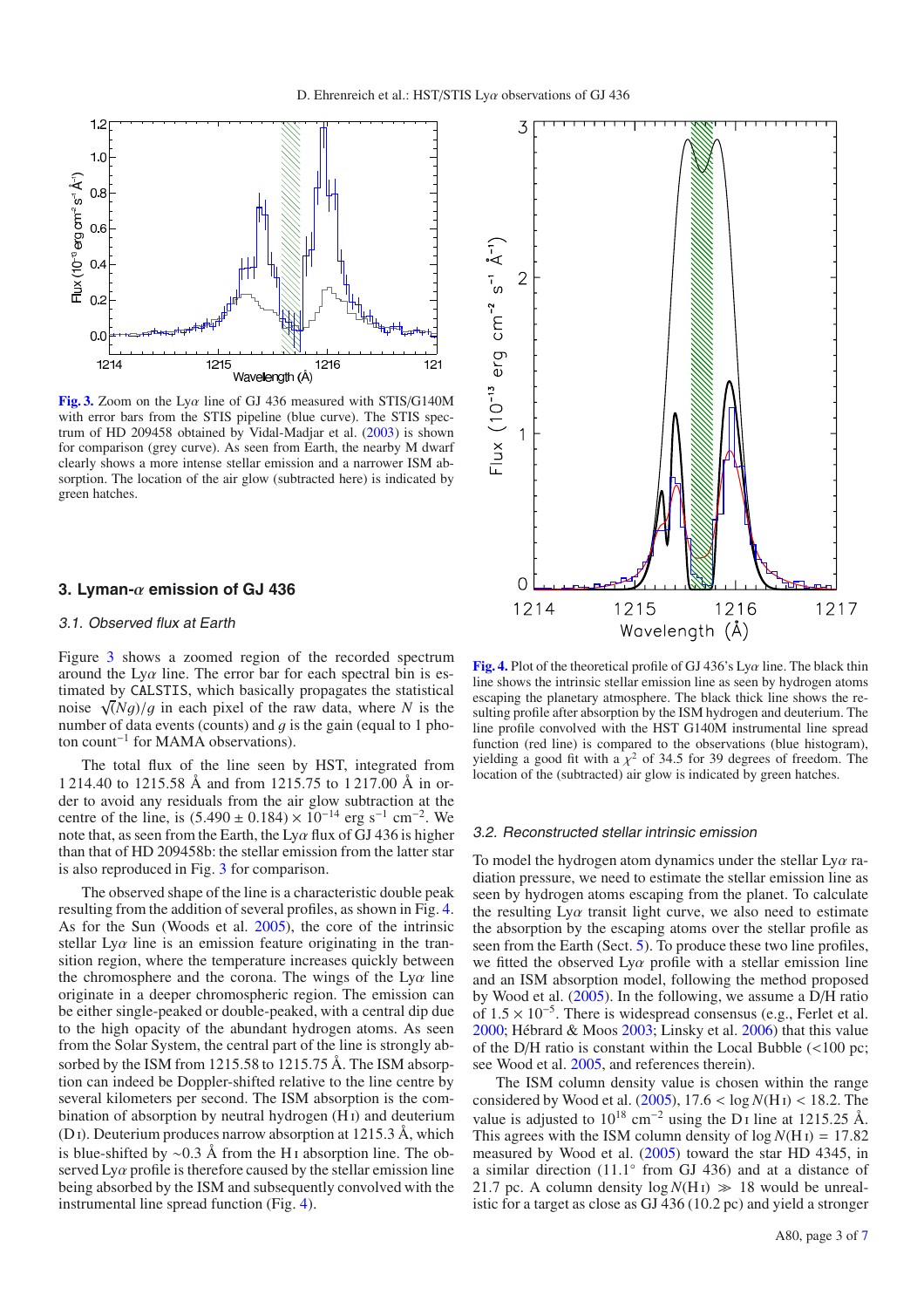D<sub>I</sub> absorption than observed. (The presence of this feature can be guessed in the blue part of the observed H<sub>1</sub> Ly $\alpha$  emission in Fig. 3.) In any case, the fit to the observed  $Ly\alpha$  profile does not depend much on the assumed ISM column density between  $N(H I) \sim 10^{17}$  and  $10^{18}$  cm<sup>-2</sup> because at these column densities, the H<sub>I</sub> absorption line is saturated. The result is more dependent on the assumed profile of the wings extrapolated to the core of the emission line.

As pointed out by Wood et al. (2005), the reconstruction of the intrinsic  $Lv\alpha$  emission of a star can be affected by absorption from both the heliosphere and the astrosphere, which we did not model for GJ 436. Owing to the moderate resolution of the present observations and our lack of knowledge about the ISM absorption, from either  $D_1$  or heavier elements (Fe  $\pi$  or  $Mg\pi$ ), this absorption remain unconstrained. However, GJ 436 is located 87.7◦ from the upwind direction of the ISM flow seen by the Sun, hence based in Fig. 13 in Wood et al. (2005) it is unlikely that heliospheric absorption is detectable. No extra H<sub>1</sub> absorption is required besides the ISM component to achieve a good fit of the  $Ly\alpha$  line. In particular, we did not consider an astrospheric absorption component. Wood et al. (2005) found that this absorption was necessary in some case to obtain satisfactory fits to the Ly $\alpha$  lines. This does not seem to be the case for GJ 436 given the current data resolution.

We performed the model fitting using several intrinsic line profiles, including a single-peak Gaussian and a double-peaked line modelled by a double Gaussian. We found that the doublepeaked Gaussian reproduces far more accurately the observed wings in the line profile. The model intrinsic profile is composed of two Gaussians with the same full width at half maximum  $(FWHM = \Delta \lambda)$  and line centres separated by the same value,  $\Delta \lambda$ , which is taken as a free parameter. The line total flux is the second free parameter. The ISM and the stellar radial velocities are also free parameters. The model is convolved with the G140M instrumental line spread function, and compared to the observations. We found a satisfactory fit with  $\Delta \lambda = 0.41$  Å, an ISM radial velocity of  $-4 \text{ km s}^{-1}$  in the stellar reference frame, and a stellar radial velocity corresponding to a Doppler shift of 0.003 Å (∼0.7 km s<sup>-1</sup>). The resulting  $\chi^2$  is 34.5 for 39 degrees of freedom (see the data and fit in Fig. 4).

The total flux in the reconstructed Ly $\alpha$  line is (2.7  $\pm$  0.7)  $\times$ 10−<sup>13</sup> erg s−<sup>1</sup> cm−2. The error bars were estimated by exploring the parameter space for the fit to the observed H<sub>I</sub> line wings, and considering possible single-peaked profiles or the possibility of two narrow peaks with a deep self-absorption in the central part of the emission line. These last two cases produce extreme  $Ly\alpha$  emission profiles within the ISM absorbed wavelength range; the resulting error bars should be considered as conservative.

#### **4. Mass-loss rate of GJ 436b**

The mass-loss rate *in* of GJ 436b is a free parameter in our modelling of the evaporation signature described in the next section. Nevertheless, estimating its value is useful to constraining all the parameter space. To achieve this, we use the method presented by Lecavelier des Etangs (2007), which consists of locating the planet in an "energy diagram". The energy diagram of exoplanets measures the whole gravitational potential energy of a planet, as a function of high-energy irradiations it receives. This diagram was updated by Davis & Wheatley (2009), and is being completed with a larger sample of transiting planets (Ehrenreich & Désert 2011), including GJ 436.



**[Fig. 5.](http://dexter.edpsciences.org/applet.php?DOI=10.1051/0004-6361/201016162&pdf_id=5)** Energy diagram for 100 transiting exoplanets, updated from Lecavelier des Etangs (2007). The energy needed to escape a unit of mass of the planet atmosphere is plotted versus the X/EUV flux. The dotted lines indicate constant mass-loss rates. The blue dot indicates the location of GJ 436b, calculated here assuming an heating efficiency of  $\eta = 0.15$ . The horizontal error bars represent variations in  $\eta$  of between 0.01 and 1.

The resulting diagram is presented in Fig. 5. For GJ 436, we calculate, following Lecavelier des Etangs (2007), the potential energy per mass unit of the planet

$$
\frac{dE'_{p}}{dm} = -GM_{p}/R_{p} + \delta_{\text{tides}} = -2.05 \times 10^{12} \text{ erg g}^{-1},\tag{1}
$$

where *G* is the gravitational constant and  $\delta_{\text{tides}}$  is the modification of the planet gravitational potential by the stellar tides (see Appendix B of Lecavelier des Etangs 2007).

The energy received by unit of time by GJ 436b can be expressed as

$$
\frac{dE_{X/EUV}}{dt} = \frac{\eta}{4} R_p^2 a_p^{-2} L_{X/EUV} = 2.19 \times 10^{22} \eta \text{ erg s}^{-1}.
$$
 (2)

The "X/EUV" in  $L_{X/EUV}$  means that the luminosity should be integrated from ∼1 Å to 912 Å, following Cecchi-Pestellini et al.  $(2009).$ <sup>1</sup> However, observations do not usually cover a sufficiently wide bandpass to yield a precise value of  $L_{X/EUV}$ . The *Rosat* luminosity (Hünsch et al. 1999) given in Table 1 is calculated from 0.1 to 2.4 keV, i.e., from 5 to 124 Å. It is, therefore, a lower limit to the actual X/EUV luminosity.

The factor  $\eta$  is the heating efficiency in the exoplanet thermosphere. Lecavelier des Etangs (2007) considered the extreme case of  $\eta = 1$  where all the stellar flux is used to escape the atmosphere. Considering (without quantifying) energetic losses due to thermal emission by atmospheric hydrogen, Tian et al. (2005) modelled the atmospheric escape process of the hot Jupiter HD 209458b by assuming that  $\eta = 0.15$ . This value was initially chosen by Watson et al. (1981) in their pioneering study of Earth's atmospheric escape. In the following, we consider both of these values of  $\eta$ .

The resulting mass-loss rate is thus

$$
\dot{m} = -\eta \frac{\mathrm{d}E_{X/EUV}}{\mathrm{d}E'_{p}}.\tag{3}
$$

<sup>&</sup>lt;sup>1</sup> In this paper, we use the following conventions for naming spectral regions: X-rays  $(X)$  in 1–10 Å, soft X-rays  $(XUV)$  in 10–30 Å, extreme ultraviolet (EUV) in 30–912 Å, and far ultraviolet (FUV) in 912–1216 Å.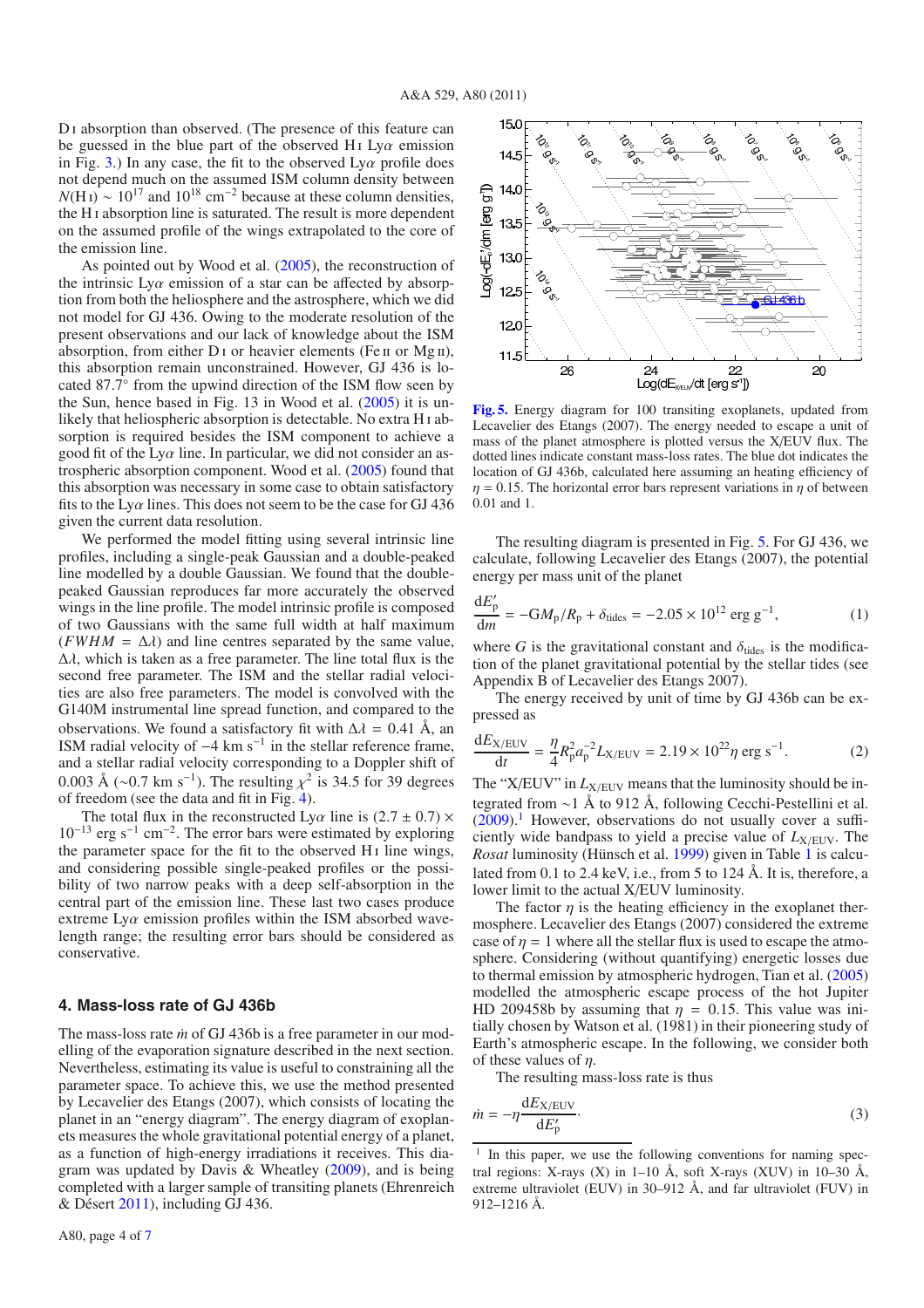**Table 1.** Properties of GJ 436 and its planet.

| Parameter                                   | Value                   | Ref. |  |  |  |  |  |
|---------------------------------------------|-------------------------|------|--|--|--|--|--|
| The planet                                  |                         |      |  |  |  |  |  |
| Mass $M_{\rm p}$ ( $M_{\oplus}$ )           | $23.17 \pm 0.79$        | (1)  |  |  |  |  |  |
| Radius $R_p(R_{\oplus})$                    | $4.22^{+0.09}_{-0.10}$  | (1)  |  |  |  |  |  |
| Mean density $\rho_p$ (g cm <sup>-3</sup> ) | $1.69^{+0.14}_{-0.12}$  | (1)  |  |  |  |  |  |
| Gravity $g_p$ (m s <sup>-2</sup> )          | $12.8 \pm 0.8$          | (1)  |  |  |  |  |  |
| Semi-major axis $a_p$ (AU)                  | $0.02872 \pm 0.00027$   | (1)  |  |  |  |  |  |
| Brightness temperature $T_B$ (K)            | $717 \pm 35$            | (3)  |  |  |  |  |  |
| The star                                    |                         |      |  |  |  |  |  |
| Distance $d_{\star}$ (pc)                   | $10.23 \pm 0.24$        | (4)  |  |  |  |  |  |
| X/EUV luminosity                            |                         |      |  |  |  |  |  |
| $log(L_{X/EUV}$ [erg s <sup>-1</sup> ])     | $26.85^{+0.05}_{-0.02}$ | [2]  |  |  |  |  |  |

**References.** (1) Torres (2007); (2) Hünsch et al. (1999), Sanz-Forcada et al. (2010), Poppenhaeger et al. (2010); (3) Demory et al. (2007); (4) *Hipparcos* catalogue, Perryman et al. (1997).

For  $\eta = 1$  and 0.15, we find that  $\dot{m} = 1.07 \times 10^{10}$  and 1.60  $\times$  $10^9$  g s<sup>-1</sup>, respectively. These values are close to the canonical escape rate predicted by several evaporation models (e.g., Yelle 2004, 2006; Lecavelier des Etangs et al. 2004; García-Muñoz 2007; Murray-Clay et al. 2009).

# **5. Observable signature of the evaporating atmosphere**

To calculate a theoretical H i transit light curve for various atmospheric escape rates, we modelled the atmospheric gas escaping GJ 436b with a numerical simulation including the dynamics of the hydrogen atoms. In this *N*-body simulation, hydrogen atoms are released from GJ 436b's upper atmosphere as particles with a random initial velocity corresponding to a 10 000-K exobase. This temperature corresponds to the temperature expected in the upper atmospheres of hot jupiters (e.g., Lecavelier des Etangs et al. 2004; Stone & Proga 2009) and was inferred from observations (Ballester et al. 2007; Vidal-Madjar et al. 2011). In any case, our results do not depend on this assumption because atoms are rapidly accelerated by the radiation pressure to velocities several times higher than their initial velocities. In this model, the gravity of both the star and the planet are taken into account. The radiation pressure from the stellar  $Ly\alpha$  emission line is calculated as a function of the radial velocity of the atoms. The self-extinction within the cloud is also taken into account. The hydrogen atoms are supposed to be ionized by the stellar EUV flux  $\left($  <912 Å). In the simulation, their lifetime is calculated as a function of the ionizing EUV flux which is taken to be equal to the solar value. The only free parameter is the atomic hydrogen escape rate, expressed in grams per second. The dynamical model provides a steady state distribution of positions and velocities of escaping hydrogen atoms in the cloud surrounding GJ 436b. From this information, we calculated the corresponding absorption over the stellar line (Fig. 6) and the corresponding transit light curve of the total Ly $\alpha$  line (Fig. 7). We found that escape rates of ~10<sup>9</sup> to 10<sup>10</sup> g s<sup>−1</sup> can produce absorptions of between ~3% and 11% in the Ly $\alpha$  transit light curve when integrating over the whole line. Absorption depths this large could be promptly detected with HST  $Ly\alpha$  observations.

This contrasts with the atmospheric signatures expected in the infrared. The atmospheric scale height of this planet is  $H = k_B T_B/(\mu g_p) \approx 232$  km, where  $\mu = 2$  g mol<sup>-1</sup> is the molar mass of a  $H_2$  atmosphere and  $g_p$  is the surface gravity of the



**[Fig. 6.](http://dexter.edpsciences.org/applet.php?DOI=10.1051/0004-6361/201016162&pdf_id=6)** The GJ 436 Lyα spectrum during the transit of GJ 436b. The star spectrum before or after the transit is shown by a thick grey line. The spectrum resulting from the absorption by the planetary exophere during the transit is shown for various escape rates. The blue dotted, the red dot-dashed, and black long-dashed lines show the resulting spectrum when the escape rate is  $10^8$ ,  $10^9$ , and  $10^{10}$  g s<sup>-1</sup>, respectively. With this last escape rate, the blue side of the line is absorbed by about 17%, resulting in a decrease of about  $11\%$  in the total Lyman- $\alpha$  flux.



**[Fig. 7.](http://dexter.edpsciences.org/applet.php?DOI=10.1051/0004-6361/201016162&pdf_id=7)** Plot of the theoretical light curve of the total  $Ly\alpha$  flux for various escape rates *in*: 10<sup>8</sup> g s<sup>-1</sup> (blue dotted line), 10<sup>9</sup> g s<sup>-1</sup> (red dotdashed line), and  $10^{10}$  g s<sup>-1</sup> (black dashed line). The thin long-dashed line shows the light curve for the planet without additional absorption by the planetary atmosphere.

planet. We can expect atmospheric transit signatures at the level of ~2( $\Delta F/F$ )( $H/R_p$ ) (Winn 2010), where  $\Delta F/F \approx (R_p/R_\star)^2 \approx 0.7\%$  is the transit occultation. This vields a typical extra absorp-0.7% is the transit occultation. This yields a typical extra absorp-<br>tion value of ~10<sup>−4</sup> for one atmospheric scale height. This value is consistent with the upper limits on the atmospheric absorption of GJ 436b set by Pont et al. (2009), who have covered two nearinfrared transits of the planet with the NICMOS camera on HST using a grism to sample the  $1.1-1.9 \mu m$  band. These authors report observing a flat transmission spectrum at the level of  $\sim 10^{-4}$ , and in particular no significant signal in the  $1.4$ - $\mu$ m water band (see also Gibson et al. 2011).

Using eclipses of the planet by the star observed by *Spitzer*, Stevenson et al. (2010) obtained planet-to-star flux ratios that show marginal variations between 3.6 and 24  $\mu$ m (see also Beaulieu et al. 2011). The interpretation of these broad-band spectrophotometry data is difficult and relies on statistical approaches (Madhusudhan & Seager 2011). Shabram et al. (2011) modelled the infrared transmission spectrum of GJ 436b. These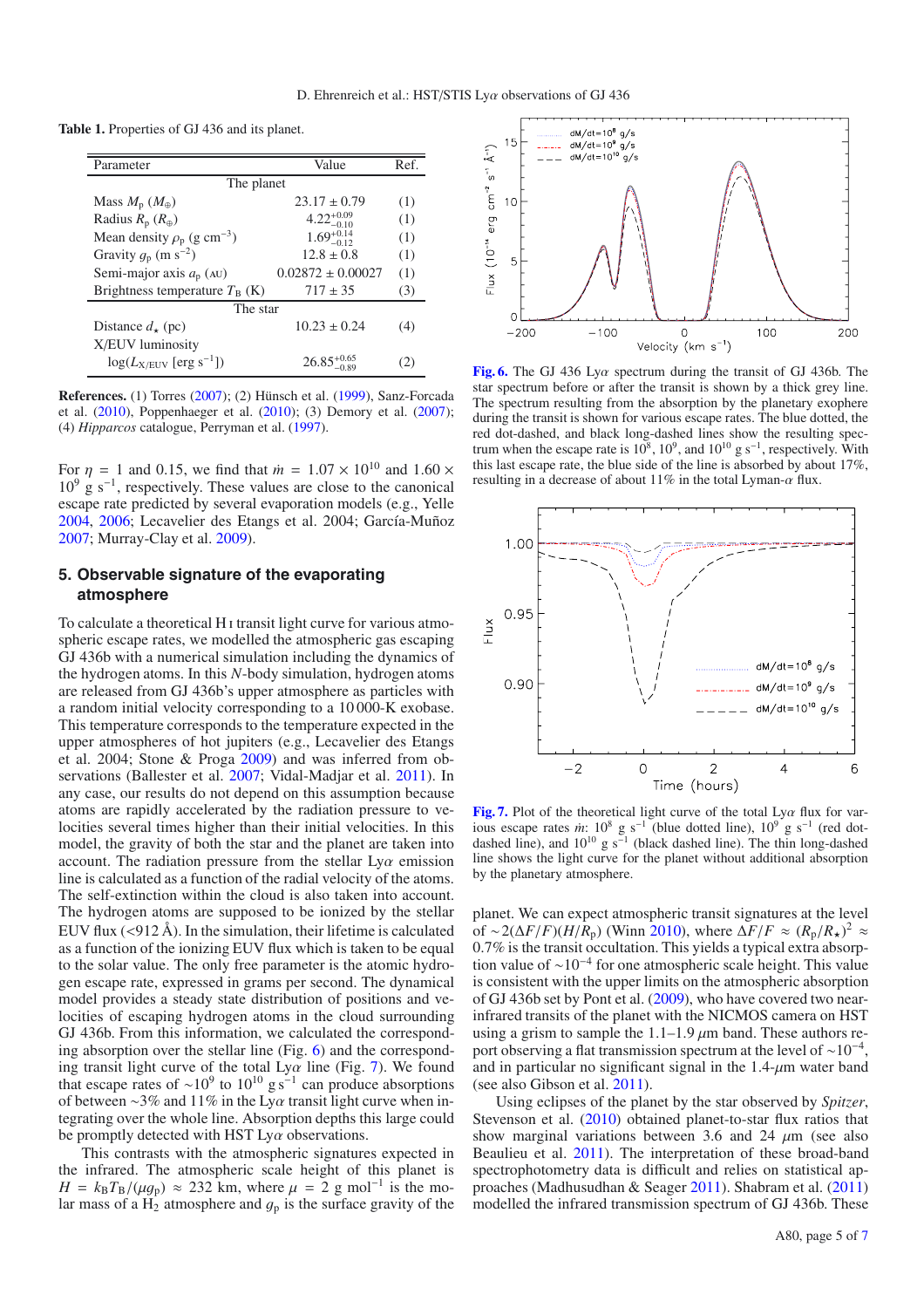authors conclude that the detailed infrared characterization of this planet may be possible using the James Webb Space Telescope. Before its launch, the use of UV facilities should be considered as a powerful way of characterizing the upper atmospheres of low-mass exoplanets.

#### **6. Ly**α **emission of M dwarfs and stellar activity**

Stellar  $Ly\alpha$  emission lines are important spectral features in the context of exoplanet stellar environment and stellar physics. These emission lines are the main contributors to the flux of lowmass stars at short wavelengths, from X to FUV. For instance, the Ly $\alpha$  emission of the Sun contributes to more than 50% of its flux below 1216 Å (Woods et al. 1998). The Ly $\alpha$  line is used as a proxy for determining the temperature and pressure profiles of upper stellar atmospheres.

The Ly $\alpha$  emission originate in the transition regions between the chromospheres and coronae, while other commonly used activity diagnostics are based on indicators originating from the coronae (X-ray flux) or the chromospheres (Mg ii *h* and k lines). In this context, stellar  $Ly\alpha$  emission provides an almost unique access to the structure of the transition region, where the temperature profile exhibits a deep minimum. Houdebine & Doyle (1994) modelled the Ly $\alpha$  emission of M dwarfs. According to their work, the transition region of these stars is thinner than that of solar-like stars.

Stellar  $Ly\alpha$  measurements are scarce in the literature. This is mainly because it is impossible to observe this emission from the ground and that it is difficult to correct measurements for the effects of the ISM absorption, both astrospheric and heliospheric absorption, and geocoronal emission. Furthermore, correlations between  $Ly\alpha$  emission and other proxies of stellar activity can be misleading because they do not originate in the same region. This ensures that an accurate estimate of the  $Ly\alpha$  brightness from an activity relation is rather hazardous. In addition, the  $Ly\alpha$  line is extremely variable with time. For the Sun, the integrated  $Ly\alpha$ line flux may change by 37% during one rotation and up to 50% over a couple of years (Vidal-Madjar 1975). During the magnetic cycle, the extreme (single day) values can vary by more than a factor of two (Woods et al. 2000).

Very few M dwarfs have Ly $\alpha$  measurements. Landsman & Simon (1993) used the International Ultraviolet Explorer (*IUE*) to report Ly $\alpha$  fluxes corrected from the ISM absorption for 12 M dwarfs. Wood et al. (2005) obtained resolved  $Ly\alpha$  measurements for four M dwarfs with HST/STIS. Three objects are common to both samples, leading to a total of 13 measurements. This sample consists mostly of active stars. In particular, all the HST measurements of Wood et al. (2005) were obtained for M dwarfs with magnetic activity levels well above that of GJ 436. Therefore, our measurement of GJ 436's  $Ly\alpha$  flux is invaluable for estimating the properties of the transition region in quiet M dwarfs.

The measurements found in the literature are listed in Table 2. In Fig. 8, we have plotted the normalized  $Ly\alpha$  flux,  $R_{Ly\alpha} = f_{Ly\alpha}/f_{bol}$  as a function of the normalized X-ray flux  $R_X = f_X/f_{bol}$  for the *IUE* and HST measurements from Table 2. We have not included the available data for YY Gemini and DT Virginis because these stars are close binaries for which a definitive identification of each component's flux is difficult. The values are listed in Table 2. The observed X-ray fluxes  $f_X$  are extracted from the *Rosat* all-sky survey (RASS) in the Nexxus 2 database (Schmitt & Liefke 2004). The bolometric fluxes *f*bol are obtained by combining the *IK* photometry of Leggett (1992)



**[Fig. 8.](http://dexter.edpsciences.org/applet.php?DOI=10.1051/0004-6361/201016162&pdf_id=8)** Normalized Ly $\alpha$  flux  $R_{Ly\alpha} = f_{Ly\alpha}/f_{bol}$  as a function of nor-<br>malized X-ray flux  $R_{V\alpha} = f_{V}/f_{bol}$  for all the *HIE* ( $\circ$ ) and HST ( $\bullet$ ) malized X-ray flux  $R_X = f_X/f_{bol}$  for all the *IUE* ( $\diamond$ ) and HST ( $\bullet$ )<br>*I vo* flux measurements of M dwarfs in the literature. Our measure-Ly $\alpha$  flux measurements of M dwarfs in the literature. Our measurement for GJ 436 data is shown in blue. The dotted lines link HST and *IUE* mesasurements for objects that have been measured with both instruments. The plain line show the best-fit linear regression to HST measurements,  $log(R_{Ly\alpha}) \approx 0.5 log(R_X) - 2.2$ . The grey dashed line indicates the  $\log R_{\text{Ly}\alpha} = \log R_{\text{X}}$  relation. The horizontal error bars in the X-ray flux are the dispersions reported in Table 2.

**Table 2.** Normalized Ly $\alpha$  and X-ray fluxes of M dwarfs.

| Star                  | Sp. T.          | $\log R_{\text{Ly}\alpha}$ | $\log R_X^{(*)}$ | $\sigma_{L_X}$ (dex) | $N_{\rm X}$                 |  |  |
|-----------------------|-----------------|----------------------------|------------------|----------------------|-----------------------------|--|--|
| $Lv\alpha$ from HST   |                 |                            |                  |                      |                             |  |  |
| Proxima Cen           | M6 <sub>v</sub> | $-3.88$                    | $-3.58$          | $0.31^{\dagger}$     | 10                          |  |  |
| AD Leo                | M4.5v           | $-3.50$                    | $-3.12$          | $0.12^{\dagger}$     | 6                           |  |  |
| EV Lac                | M3.5v           | $-3.77$                    | $-2.70$          | $0.41^{\dagger}$     | 8                           |  |  |
| AU Mic                | M1v             | $-3.51$                    | $-2.97$          | $0.15^{\dagger}$     | 3                           |  |  |
| GJ 436                | M2.5v           | $-4.60$                    | $-4.87$          | $0.77$ <sup>§</sup>  | 3                           |  |  |
| $Lv\alpha$ from $IUE$ |                 |                            |                  |                      |                             |  |  |
| AX Mic                | M0v             | $-4.22$                    | $-5.29$          | $0.14^{\dagger}$     | 3                           |  |  |
| DT Vir                | M2v             | $-3.27$                    | $-3.15$          | $0.41^{\dagger,*}$   | 5                           |  |  |
| GJ 887                | M2v             | $-4.05$                    | $-5.13$          | $0.15^{\dagger}$     | $\overline{c}$              |  |  |
| GJ 411                | M2v             | $-4.44$                    | $-5.05$          | $0.35^{\dagger}$     | 4                           |  |  |
| $AD$ Leo              | M4.5v           | $-3.58$                    | $-3.12$          | $0.12^{\dagger}$     | 6                           |  |  |
| EV Lac                | M3.5v           | $-2.74$                    | $-2.70$          | $0.41^{\dagger}$     | 8                           |  |  |
| YZ CMi                | M4.5v           | $-3.21$                    | $-3.06$          | $0.03^{\dagger,*}$   | $\overline{c}$              |  |  |
| V1216 Sgr             | M3v             | $-3.34$                    | $-4.13$          | $1.10^{\dagger,*}$   | 3                           |  |  |
| V998 Ori              | M3.5v           | $-2.95$                    | $-3.08$          | $0.18^{\dagger}$     | $\mathcal{D}_{\mathcal{A}}$ |  |  |
| Proxima Cen           | M6 <sub>v</sub> | $-3.58$                    | $-3.58$          | $0.31^{\dagger}$     | 10                          |  |  |
|                       |                 |                            |                  |                      |                             |  |  |

**Notes.** (∗) Normalized X luminosities are *Rosat* values extracted from the Nexxus 2 data base. The dispersion  $\sigma_{L_X}$  is the standard deviation in the  $N_X$  measurements found in the Nexxus 2 database. These measurements are derived using (†) *Rosat*, <sup>(‡)</sup> *XMM-Newton*, or (†, ‡) both. (§) The dispersion in the case of GJ 436 is obtained as the standard deviation in the three  $L_X$  values listed in the text.

with the bolometric correction  $BC_K$  versus  $I - K$  relation of Leggett et al. (2000).

As can be seen in Fig. 8, the Ly $\alpha$  fluxes extracted from HST are significantly lower – for a given  $R_X$  – than those from *IUE*. Wood et al. (2005) note that the HST and *IUE* data are coherent for the majority of the objects (besides M dwarfs), except for the fainter ones for which the *IUE* fluxes are systematically higher than the HST ones. They attribute this to a bias in the corrections for the ISM absorption and geocoronal emission, which are particularly difficult at the lower resolution of *IUE*.

In the case of faint M dwarfs, we prefer to consider the clearly resolved HST measurements, which were obtained